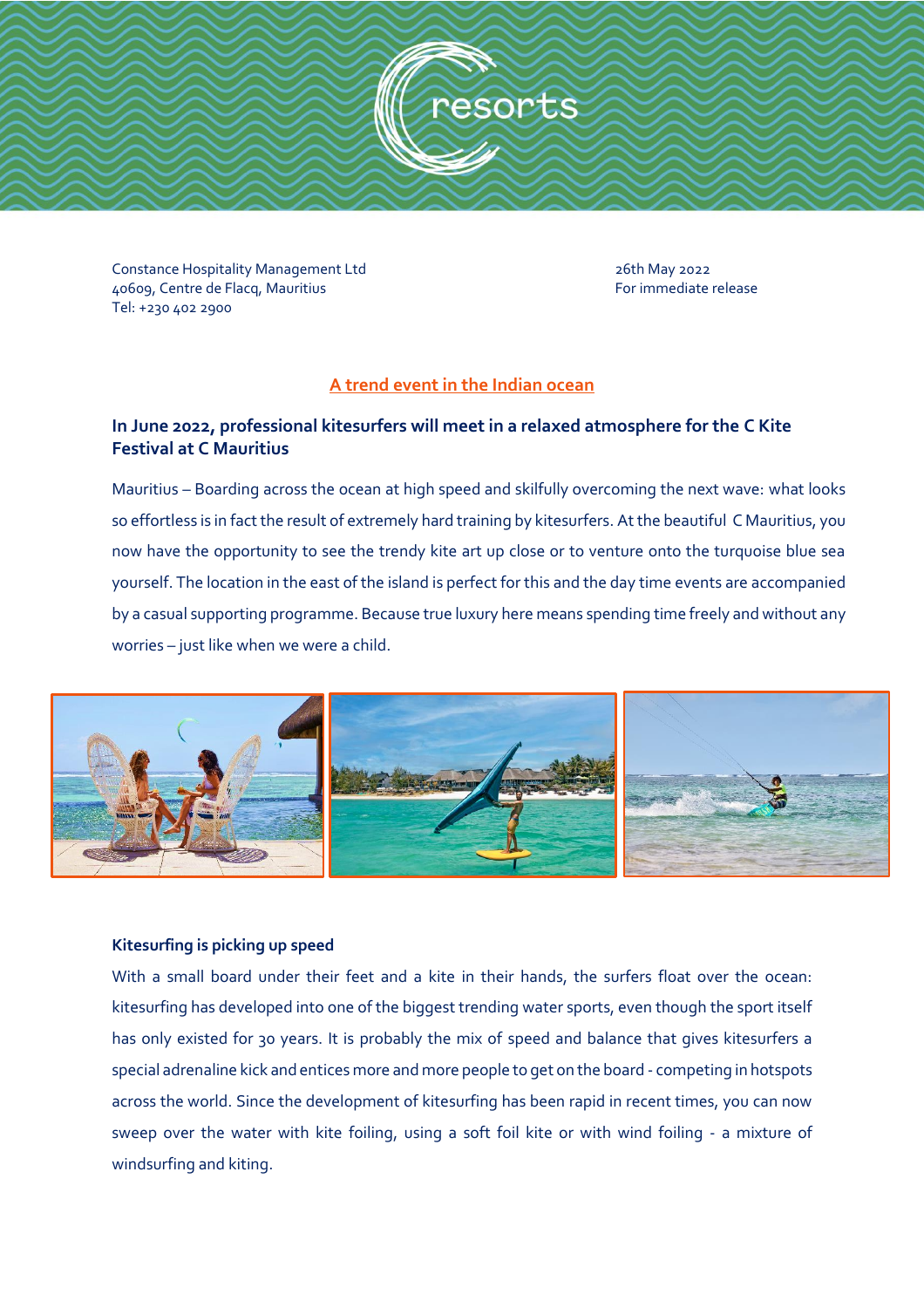

#### #**CKiteFestival from June 23rd to 27th, 2022**

The Kite Festival at C Mauritius celebrates these sporting moments in the summer of 2022 with the world's top kitesurfers. The French kitesurfing expert and TV presenter Antoine Auriol will be the host of the event. Professionals, locals and resort guests will be taking part in kitesurf, kitefoil and windfoil sessions. Festival-goers can calmly try a kiteboard themselves or watch the impressive skills of the champions in live demonstrations. Guests include the two-time kitesurfing world champion Youri Zoon and the pro kiteboarder Victor Hays. The C Kite Festival is enhanced by a special evening programme including a concert on day two, cinema under the stars with cocktails and buffet on day three and a closing dinner on the last evening.





#### **The perfect location**

**Palmar** - the home of C Mauritius - offers the ideal conditions for the #CKiteFestival, set on the east coast of Mauritius. And the timing of the festival is also right: the trade winds are strongest in the season from April to October. On top of that, visitors to the kite event in the clear Indian Ocean can expect extremely pleasant water temperatures, a dream beach to relax on and plenty of sunshine.